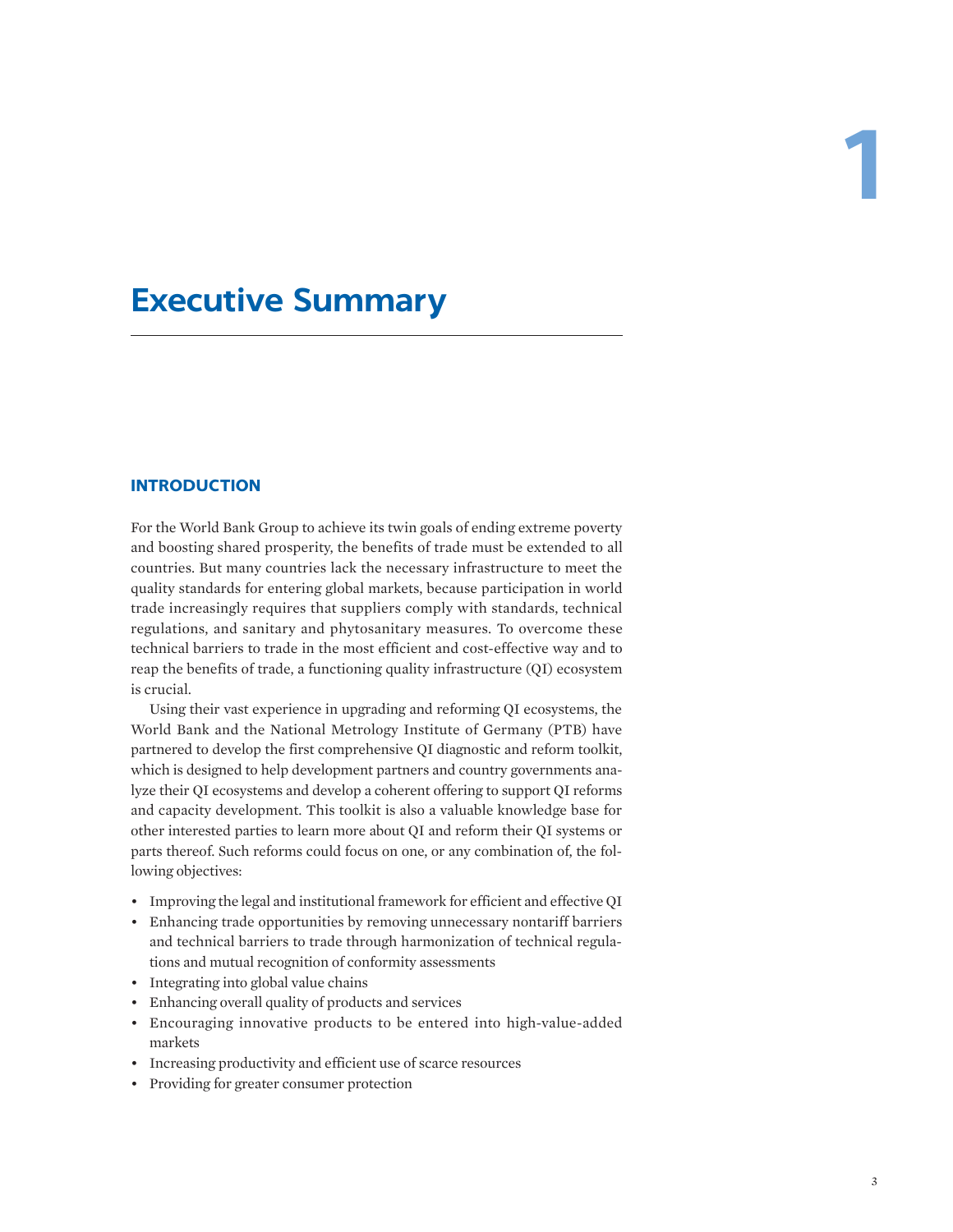# **1.1 OVERVIEW**

In a modern world with rapidly growing international trade, countries compete less based on the availability of natural resources, geographical advantages, and lower labor costs and more on factors related to firms' ability to penetrate and compete in new markets. One of these factors is the ability to demonstrate the quality and safety of goods and services as well as compliance with international standards in target markets. Consumers are the ultimate judges of the quality of goods and services, so products need to comply with specifications that buyers set, and they need to be proven not harmful to human health and the environment. To demonstrate such compliance, a sound QI ecosystem is essential.

## **1.1.1 What QI ecosystems do**

<span id="page-1-0"></span>The QI ecosystem can be understood as comprising the organizations (public and private), policies, and relevant legal and regulatory frameworks and practices needed to support and enhance the quality, safety, and environmental soundness of goods, services, and processes.<sup>[1](#page-12-0)</sup> The QI ecosystem is required for the effective operation of domestic markets, and its international recognition is important to enable access to foreign markets. It is a critical element in promoting and sustaining economic development as well as environmental and social well-being, and it relies on metrology, standardization, accreditation, and conformity assessment (which comprises testing, inspection, and system or product certification). For a further general introduction to QI and its definition, see module 3: Standards.

Exporters wishing to participate in global trade face many challenges in complying with standards and technical regulations, including sanitary and phytosanitary measures. In the World Trade Organization's (WTO) Agreement on Technical Barriers to Trade (TBT Agreement), compliance with standards is seen as voluntary, whereas compliance with technical regulations is mandatory, has legal standing, and is therefore considered more onerous. For most of the world, 60–80 percent of global trade is subject to technical regulations (ITC 2016). For Africa, the effect is lower (40–60 percent) because much of Africa's trade is in mining materials that are not subject to technical regulations. Figure 1.1 shows the extent of technical regulations' influence on the trade of goods in various regions.

Nontariff trade barriers, consisting of technical and nontechnical barriers (figure 1.2), are equally problematic. The most efficient, cost-effective compliance with standards and technical regulations will help manufacturers, suppliers, and exporters gain access to local and foreign markets.

A modern QI ecosystem serves the needs of governments, businesses, and consumers in several ways:

- *For governments*, a QI ecosystem serves as a mechanism to support relevant trade and industrial policies and ensures enforcement of mandatory technical regulations. A recent study in the United Kingdom found that more than £6 billion in additional U.K. exports per year could be attributed to standards (Cebr 2015).
- *For businesses,* a modern, efficient QI ecosystem helps limit the cost of production, increasing productivity and enabling firms to be more competitive in domestic and foreign markets. Use of standards helps firms adopt new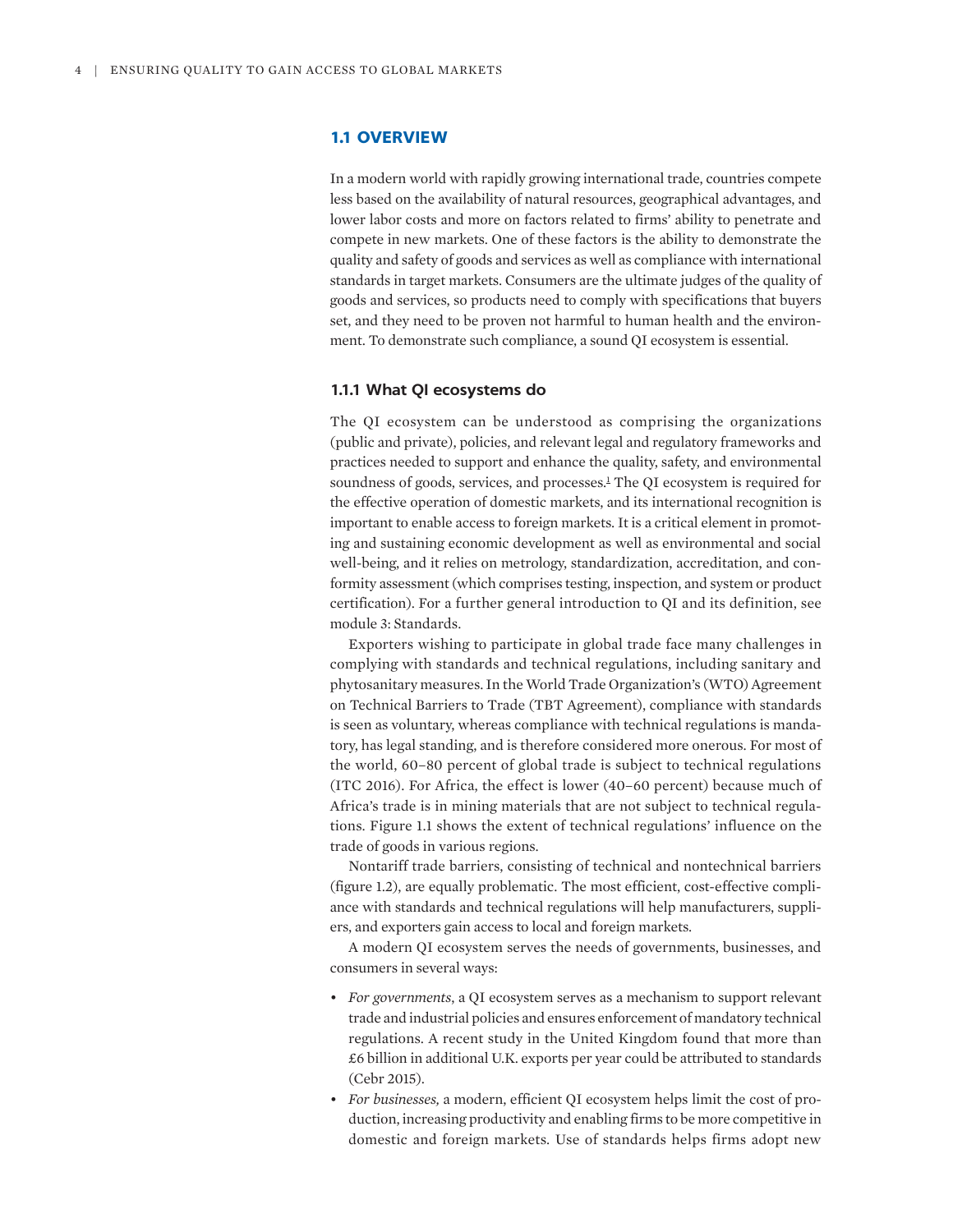#### **FIGURE 1.1**



## **Share of goods trade subject to technical regulations, by region, 2014**

#### *Source:* ITC 2016.

*Note:* The "coverage ratio" is the share of trade subject to at least one technical regulation. The 2014 dataset used covered 53 economies, as reported by Franssen and Solleder (2016). The sample of "developed economies" included 25 European Union countries (treated as one country, owing to identical trade regulations); Hong Kong SAR, China; Israel; and Japan. The sample of "Asia-Pacific (developing)" economies included Afghanistan, China, India, Nepal, Pakistan, the Philippines, and Sri Lanka.

#### **FIGURE 1.2**



technologies and innovation in their production processes. A survey of British companies found that more than 60 percent of product and process innovators used standards as a source of information for innovation (Guasch et al. 2007), and 37.4 percent of productivity growth can be attributed to the use of standards (BSI 2016).

• *For consumers,* a QI ecosystem ensures public health and safety as well as environmental and consumer protection. Technical regulations play an important role in this regard, together with effective enforcement mechanisms such as market surveillance. These mechanisms ensure that fraudulent and counterfeit products are not traded in the marketplace.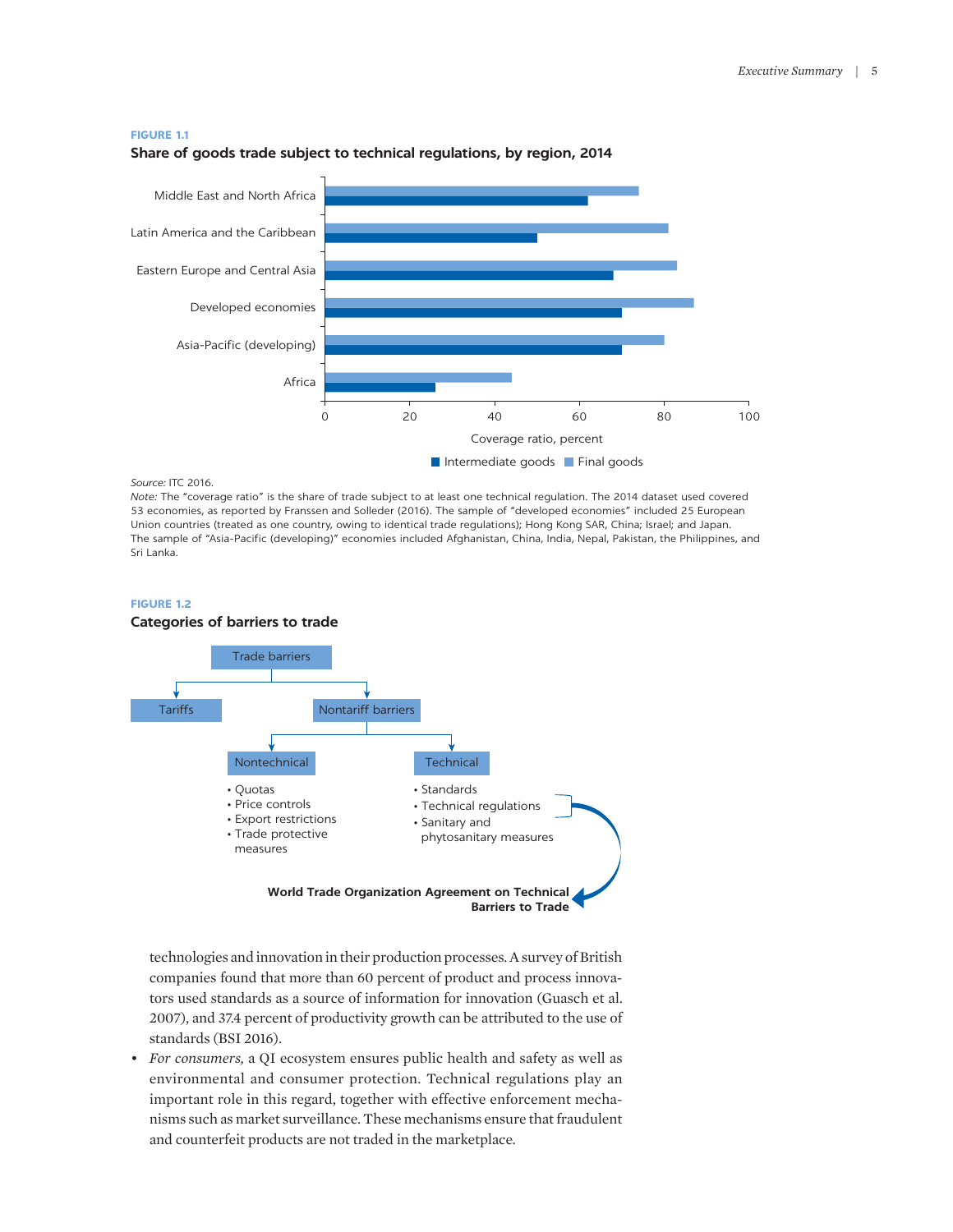## **1.1.2 Objective of the toolkit**

The objective of the toolkit is to help development partners and governments analyze countries' QI ecosystems. Based on the results, the toolkit provides recommendations to bridge gaps in the QI ecosystem, support reforms, and build the capacity of institutions. The toolkit consists of 12 modules to provide a valuable knowledge resource as a holistic reference—supported by practical case studies and examples—for QI diagnostics, reform interventions and approaches, and monitoring and evaluation.

# **1.2 QUICK START GUIDE**

The toolkit has 12 modules, each of which is further described in the concluding section of this executive summary:

- *Module 1:* Executive Summary
- *Module 2:* Importance of QI Reform and Demand Assessment
- *Module 3:* Standards
- *Module 4:* Metrology
- *Module 5:* Accreditation
- *Module 6:* Conformity Assessment
- *Module 7:* Technical Regulation
- *Module 8:* The Quality Infrastructure as a Flexible PPP System
- *Module 9:* Diagnostic Tools
- *Module 10:* How to Reform: Interventions and Approaches
- *Module 11:* Challenges of QI Reform
- *Module 12:* Monitoring and Evaluation: Performance and Impact of the QI Reforms

# **1.2.1 Importance of the QI**

QI services are necessary to

- Enhance market access, facilitate product diversification, and increase investment opportunities;
- Enhance productivity by
	- ° Reducing costs of trade through reduced duplication in testing and inspection, streamlined operations, and fewer restrictive regulations;
	- ° Benefiting from economies of scale through improved and standardized working methods and interoperability between manufacturers along the value chain; and
	- ° Enhancing innovation and technology diffusion; and
- Promote public policy objectives through effective enforcement of technical regulations regarding public health and safety and consumer, environmental, and social protection.

To learn more about the importance of QI, see module 2: Importance of QI Reform and Demand Assessment. To learn more about the QI ecosystem and one of its fundamental elements—standards—see module 3: Standards.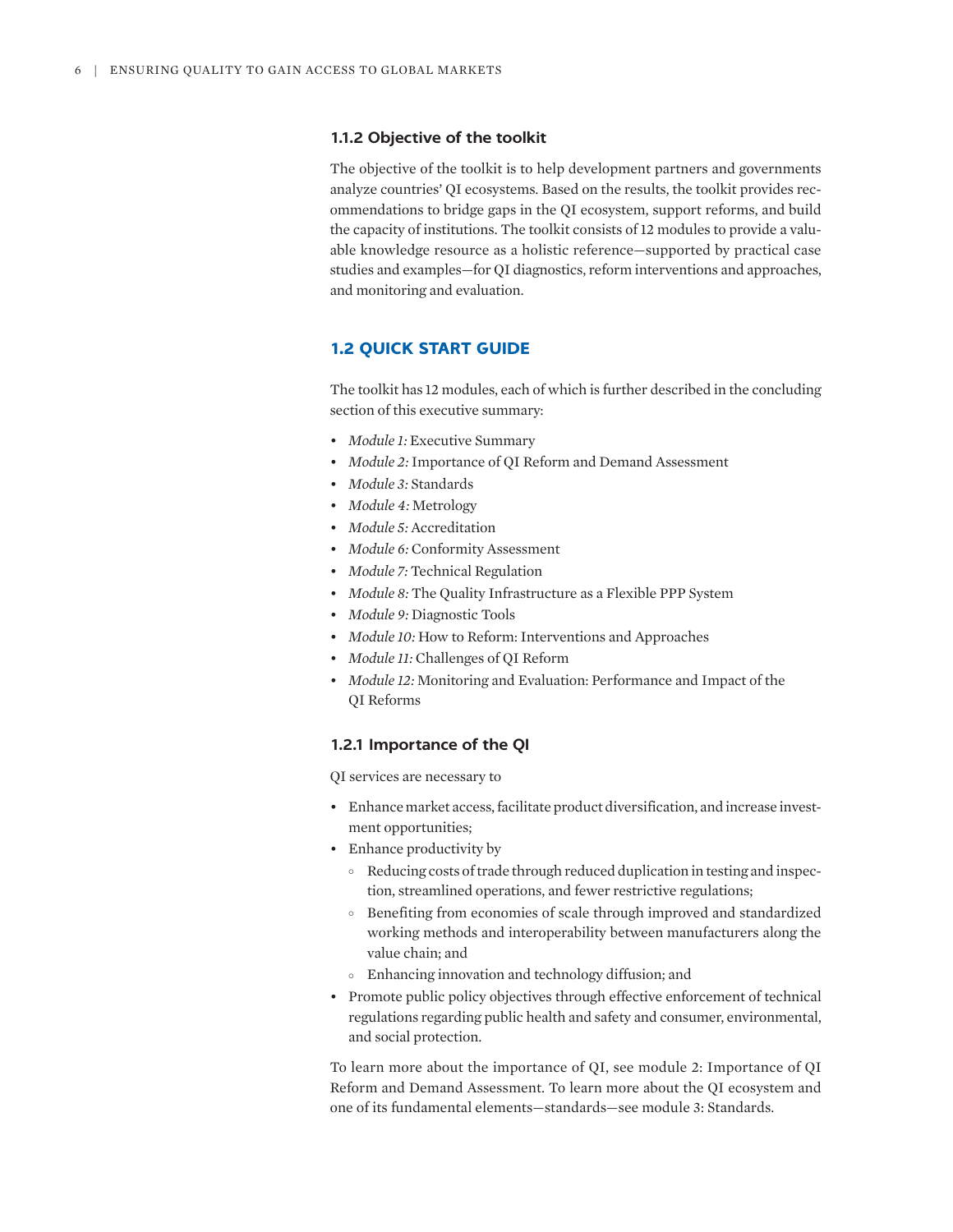

## **FIGURE 1.3 The QI toolkit workflow: Reforming the quality infrastructure**

# **1.2.2 QI toolkit workflow**

This QI toolkit has been developed with a logical workflow (figure 1.3). It starts by comparing demand for QI services with supply, which leads to the identification of gaps between what is needed and what is being offered in the QI ecosystem and is addressed through the development of a road map for QI reforms.

Because the QI ecosystem is complex, the current supply of QI services is analyzed in a two-stage process to make the decision-making process more efficient (figure 1.4): (1) After initiation, the project starts with a *rapid diagnostic* of demand for and supply of QI services, resulting in a concept note, which helps determine whether a development project is worthwhile. (2) If it is deemed to be so, a much more *comprehensive evaluation* of the QI ecosystem demand-and-supply situation in the client country is conducted. The project can then develop a reform design to address some or all of the identified gaps, depending on development project objectives, client capacity, and available resources. Guidance on implementation and monitoring modalities are also covered.

# **1.2.3 The rapid diagnostic**

An initial decision to assess a country's QI ecosystem having been made, a *rapid diagnostic* is done of the QI ecosystem to develop a *concept note* (figure 1.5).

## **1.2.4 The comprehensive diagnostic**

Based on the concept note, a decision can be made as to whether to run a QI development project. Design of the development project and its implementation program should begin with a *comprehensive diagnostic*, the outcome of which will be a *diagnostic report* (figure 1.6).

To learn more about how to use the Comprehensive Diagnostic Tool to its full advantage, see module 9: Diagnostic Tools. For discussion of the detailed demand assessment, see module 2: Importance of QI Reform and Demand Assessment.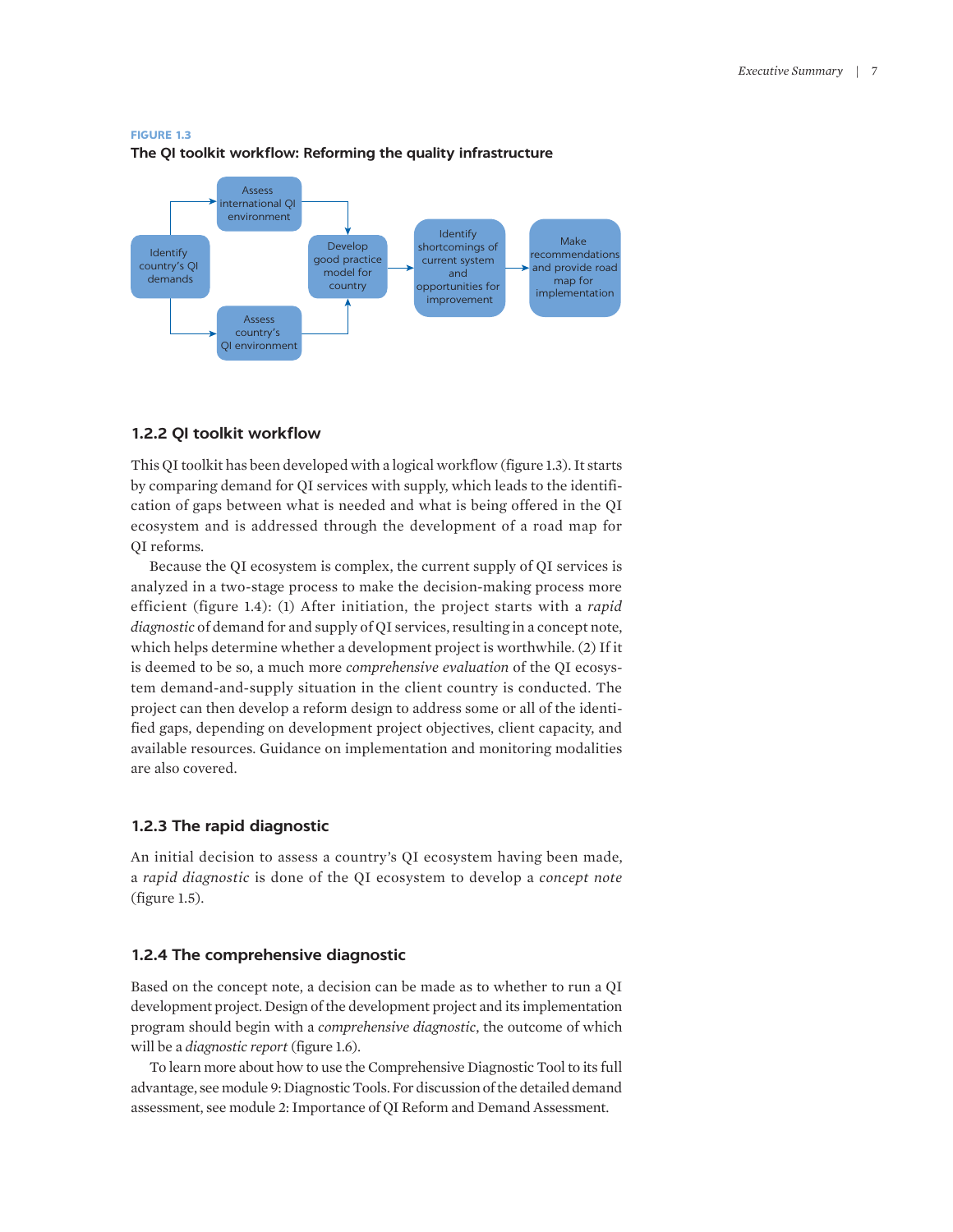

## **FIGURE 1.4 Stages of QI toolkit processes**

*Note:* QI = quality infrastructure.

a. The decision to abort a project is made on a case-by-case basis, although projects should be implemented only with full support from the client country, and a reasonable expectation that project objectives will be achieved.

# **1.2.5 Project cycle**

Figure 1.7 illustrates the support to governments in developing modern, efficient QI systems that help producers improve the quality of their products and services to compete domestically and globally. In this project cycle, after identifying key gaps in the QI ecosystem through a market assessment—which analyzes the existing supply and potential demand for quality assurance services (comprising testing, inspection, and certification)—recommendations based on good international practices to meet such demand are suggested. The World Bank and the PTB also provide implementation support for these reforms, tailoring them to specific country conditions.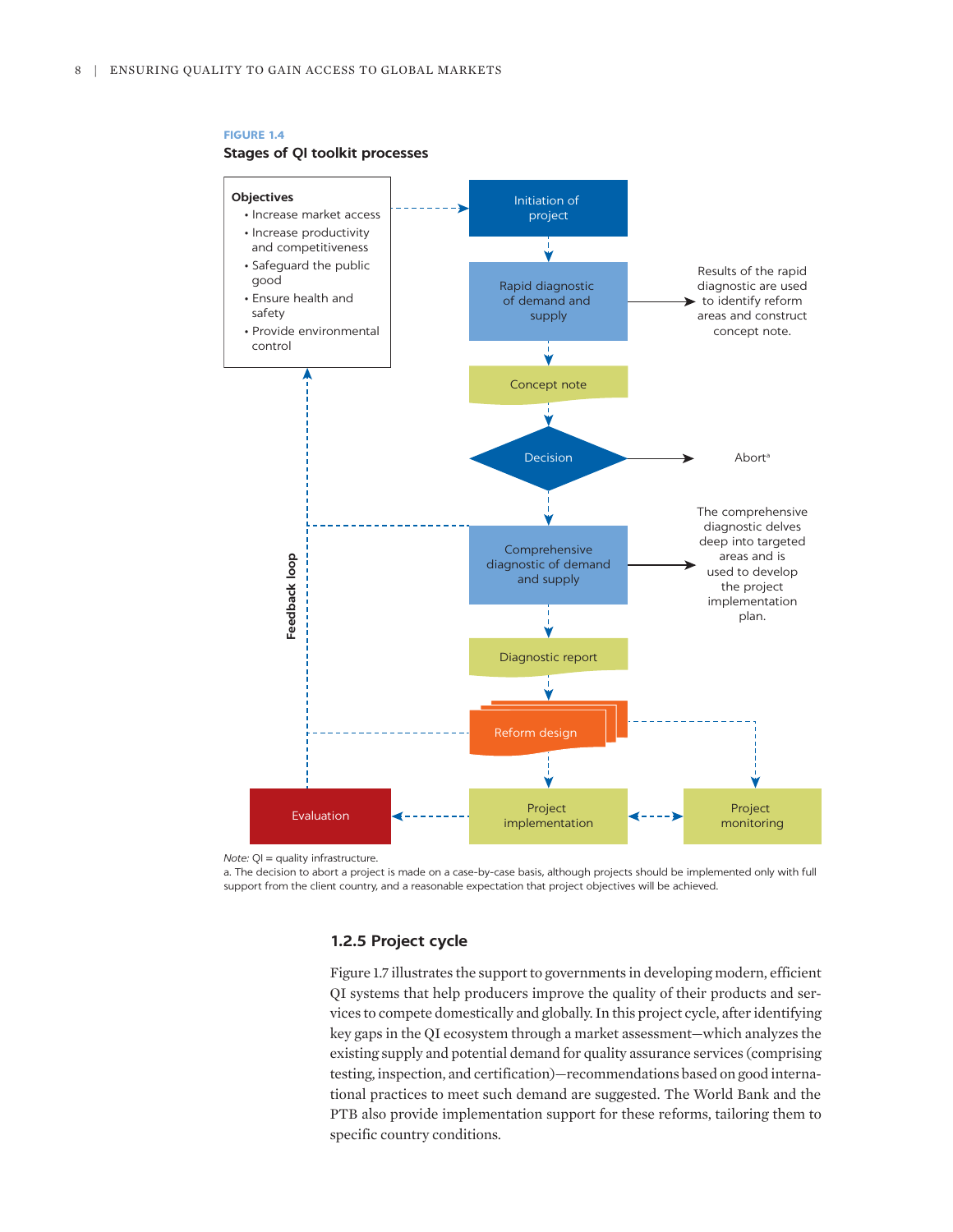#### **FIGURE 1.5**

**Stage 1: Rapid diagnostic and concept note process for a QI development project**



*Note:* QI = quality infrastructure.

# **1.2.6 Lessons learned about project design and implementation**

A development project, along with its implementation program, should close the gap between demand for and supply of services by QI institutions. Some key principles to be considered in project design include the following:

- *Refrain from setting overoptimistic short-term targets,* instead embedding short-term assistance in longer-term objectives, including those within the beneficiary government's long-term policies and planning.
- *Agree with partners on a stepwise approach* that differentiates reform targets based on the current development stage of a country's QI ecosystem, differentiated in the QI toolkit as follows:
	- ° *Rudimentary:* Set mainly basic QI targets.
	- ° *Basic:* Consolidate the basic services, and set mainly advanced QI targets.
	- ° *Advanced:* Consolidate the basic and advanced services, and set mainly mature QI targets.
	- ° *Mature:* Consolidate the basic, advanced, and mature services, and broaden the QI intervention scope.
- *Find the right technical assistance balance* between (a) commitment of technical assistance delivery, (b) absorption capacity of the recipient country and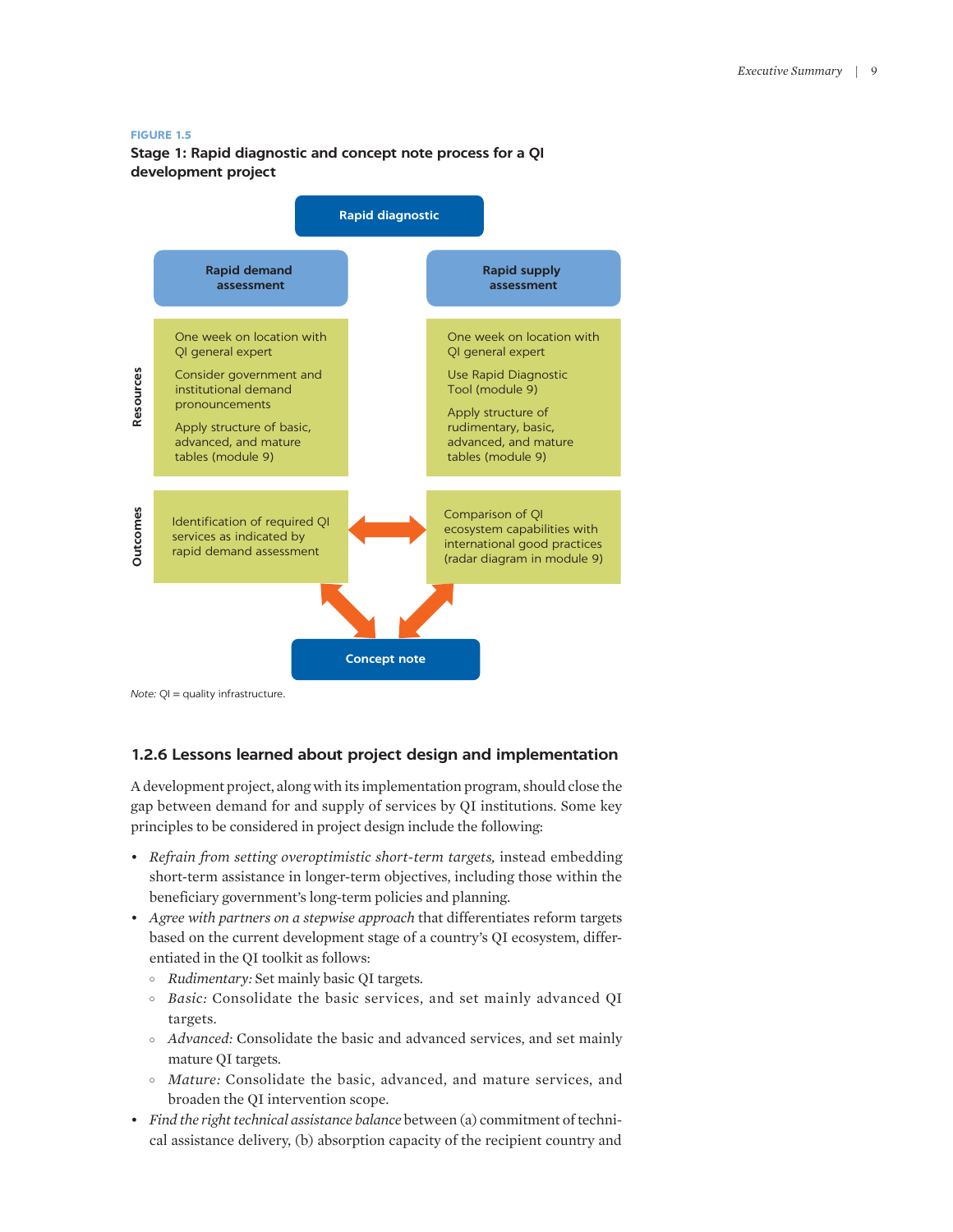#### **FIGURE 1.6**

## **Stage 2: Comprehensive diagnostic and diagnostic report process for a QI development project**



*Note:* QI = quality infrastructure.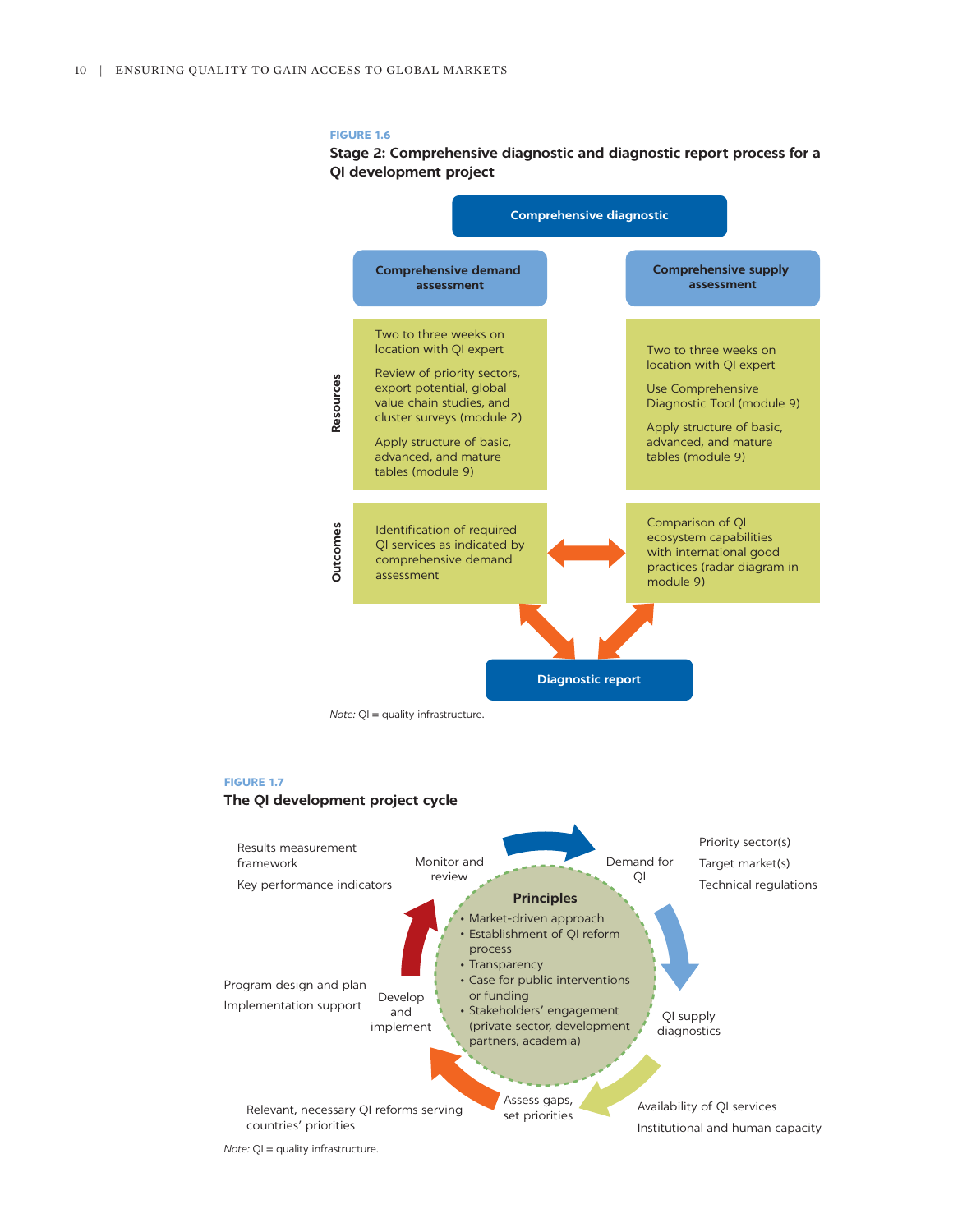institutions, and (c) provision of highly technical services by the development partner.

- *Take into account the demonstrable demand* for quality-related QI service delivery. If need be, project design should develop demand and supply in parallel.
- *Anchor the project in the right partner institution* (one directly responsible for the field covered) to ensure "ownership." Use project steering committees and continuous information flows to reinforce this ownership.
- *Strengthen business service providers* (intermediaries), which is often more effective and sustainable than providing direct services through the project.
- *Keep a wide range of firm sizes in mind.* Chances of short-term success in supporting larger enterprises should not be the only goal. The small and medium enterprises (SME) sector is more difficult to reach but, in the long run, may be more important for the country.
- *Pursue complementary objectives as needed.* Institutional strengthening may have to be paired with development and promulgation of the appropriate legislative framework, even though the latter is much more demanding in terms of guiding draft or revised legislation through the political process.
- *Choose equipment suppliers selectively* for laboratories or other institutions. Development partners should focus as much as possible on a limited number of suppliers to avoid problems with equipment maintenance.
- *Shift from direct provision of training to local responsibility* to enhance the sustainability of training functions in key institutions.

For detailed information on developing an effective, efficient implementation program, see module 10: How to Reform: Interventions and Approaches and module 11: Challenges of QI Reform. Carefully consider both in the design of an implementation program.

## **1.2.7 Monitoring and evaluation of QI development projects**

Implementation programs need to be monitored continuously to ensure that the designed outputs are achieved within the desired time frame and within budget. Mid-term and end-of-project program evaluations provide feedback on longterm effects and lessons learned to enhance future project designs. Both need to be provided for in project design and agreed upon with the client country and institutions.

<span id="page-8-0"></span>Each project is different and thus will require a different set of performance indicators that will inform the Theory of Change and the logical framework (or "logframe") of the change process.<sup>[2](#page-12-1)</sup> Although module 12 provides examples, indicators should be developed on a case-by-case basis. The most important thing to consider when developing indicators is that they be relevant and measurable. Indicators that cannot be measured are not useful, because they would have to rely on subjective interpretations. Once performance indicators are determined, they should be formally agreed upon with the development partner and the recipient country or organization.

For detailed information on implementation program monitoring and project evaluation, see module 12: Monitoring and Evaluation: Performance and Impact of the QI Reforms.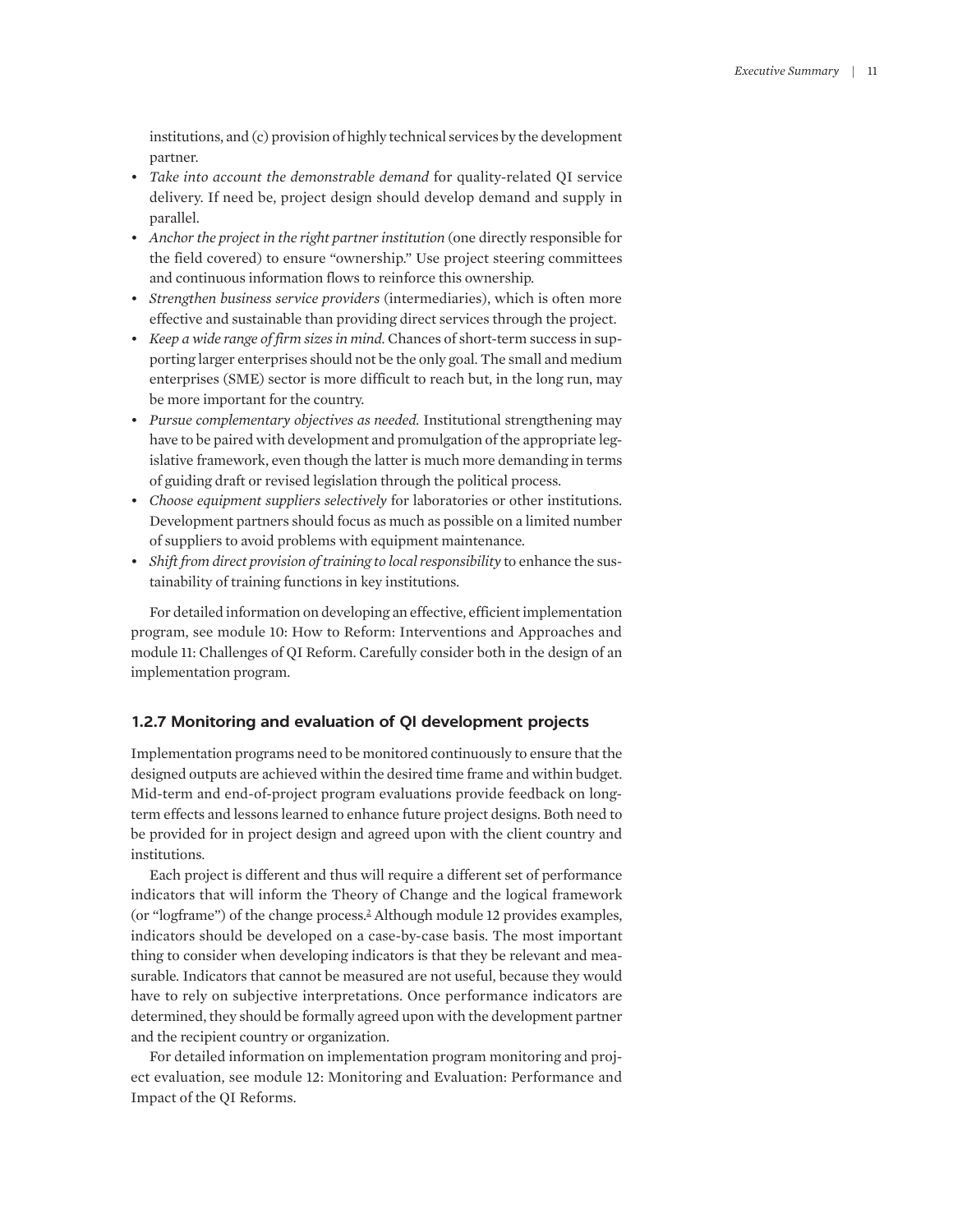# **1.3 QI TOOLKIT MODULE DESCRIPTIONS**

In addition to this executive summary, the remaining 11 of the 12 modules each has a distinct focus, as described below.

*Module 2***: Importance of QI Reform and Demand Assessment.** Module 2 covers the role of the QI ecosystem in improving market access and competitiveness; trade facilitation and integration into global value chains; innovation and technology diffusion; and productivity. It also examines the QI ecosystem's role in customer protection, health and safety, and environmental protection.

A proper demand assessment is critical to both capacity building in the QI and the identification of effective reforms. The module broadly discusses identification of the demand for and needs of important industrial sectors and export markets. It also explores the identification of gaps between supply and demand for QI services and provides information on specific activities to be pursued. It lists techniques for providing appropriate information, such as value chain studies and market surveys. Outlining the requirements for generic QI ecosystem capacity building is an important part of the holistic approach to demand assessment.

*Module 3***: Standards.** The QI ecosystem is a complex array of the interdependent organizations needed to provide QI services. There are not many definitive publications describing the QI ecosystem holistically that can be referenced to construct a detailed assessment, so modules 3–8 elaborate on each element of the QI ecosystem in detail. Module 3 focuses on the first of the three fundamental elements of the QI: standards.

*Module 4***: Metrology.** Metrology, the science of measurement, is arguably the oldest of the three fundamentals of the QI. It has developed into one of the most sophisticated sciences—and one in which cooperation across the world is absolutely essential to maintain modern technology. Module 4 explores in detail the three categories of metrology: scientific metrology, legal metrology, and industrial metrology.

*Module 5***: Accreditation.** The third fundamental element of the QI is the most recent to be developed: accreditation. Module 5 examines its importance and applicability, especially in countries dependent on global trade, because of its facilitating role in international recognition systems for the services of the QI.

*Module 6***: Conformity Assessment.** Conformity assessment services generally comprise inspection, testing, and product and system certification. Module 6 describes the scope and application of each within the QI.

*Module 7***: Technical Regulation.** Technical regulations are a mandatory part of the QI—being legally binding prescriptions—whereas standards compliance is voluntary. Module 7 explains these distinctions and discusses particularly the provisions in the WTO TBT Agreement regarding the development of technical regulations.

*Module 8***: The Quality Infrastructure as a Flexible PPP System.** The QI ecosystem is presented as a flexible system with a focus on its public-private partnership dimensions.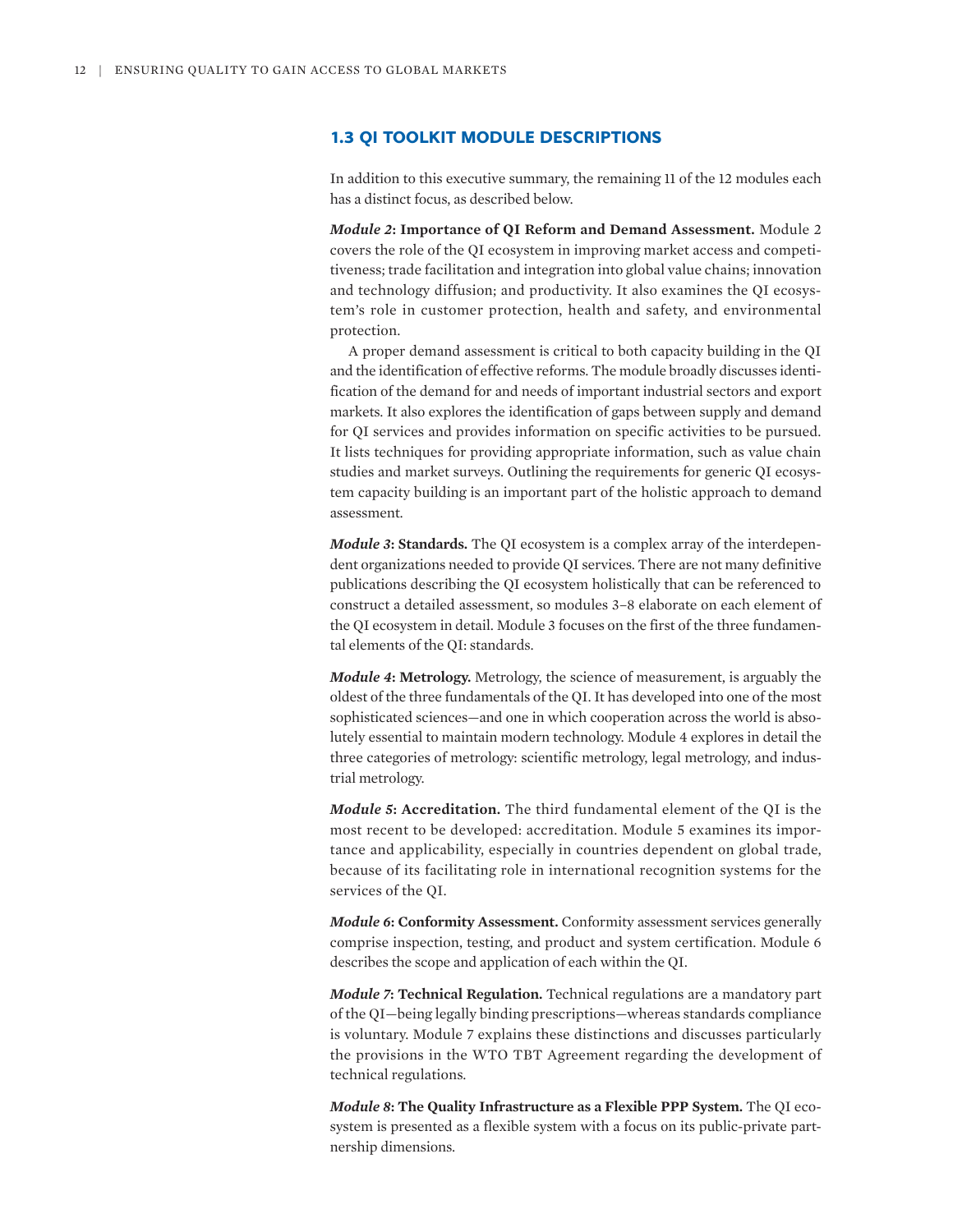

#### $\mathbf{0}$ 0.5  $\Omega$ 1.5 2.0 2.5 3.0 3.5 4.0 Accreditation strategy Technical regulation coordination office Regulatory authorities Director Organizational structure Management and personnel Premises Equipment Developing technical regulations **Quality system** Premarket inspections Market surveillance Sanctions Training system Information systems Liaison with regional organizations Liaison with international organizations **Pillar 1: Legal and institutional framework Pillar 2: Administration and infrastructure Pillar 3: Service delivery and technical competency PPillar 4: External relations and recognition**

#### **Sample radar diagram and snapshot of a country QI ecosystem**

*Note:*  $QI =$  quality infrastructure.

*Module 9***: Diagnostic Tools.** The Rapid Diagnostic Tool and the Comprehensive Diagnostic Tool are based on the concept of building blocks arranged in four pillars to describe a specific QI service. The results of a diagnostic can be depicted as a radar diagram (figure 1.8). Application of the Rapid Diagnostic Tool provides users with high-level information on the capacity of a country's QI ecosystem, which together with a rapid demand assessment provides guidance on whether a QI development project would be beneficial to develop and implement.

The Rapid Diagnostic Tool consists of questions whose answers result in a set of scores ranging from 0 to 4, which are then collated to provide an overall score also ranging from 0 to 4. These scores can then be used to construct a QI service radar diagram to indicate the state of QI services at a glance (figure 1.8), as discussed in module 9. The scores are categorized in four levels of implementation:

- *0–1.0:* Little or nothing is in place, and the country must develop the relevant elements of a QI ecosystem from scratch.
- *1.1–2.0:* A rudimentary system needing much fundamental development is in place.
- *2.1–3.0:* A reasonable system is in place but needs further development.
- *3.1–4.0:* A good system is in place with no need for fundamental development, but maintenance is important.

The Rapid Diagnostic Tool can be applied as a spreadsheet that calculates the scores and draws the radar diagrams automatically. An expert should be able to gather information for the Rapid Diagnostic Tool within a week or two on-site, provided that he or she has the full support of knowledgeable local persons. The expert would also be able to use these results to categorize the QI ecosystem as rudimentary, basic, advanced, or mature, which requires a qualitative evaluation of all the results based primarily on his or her experience and knowledge.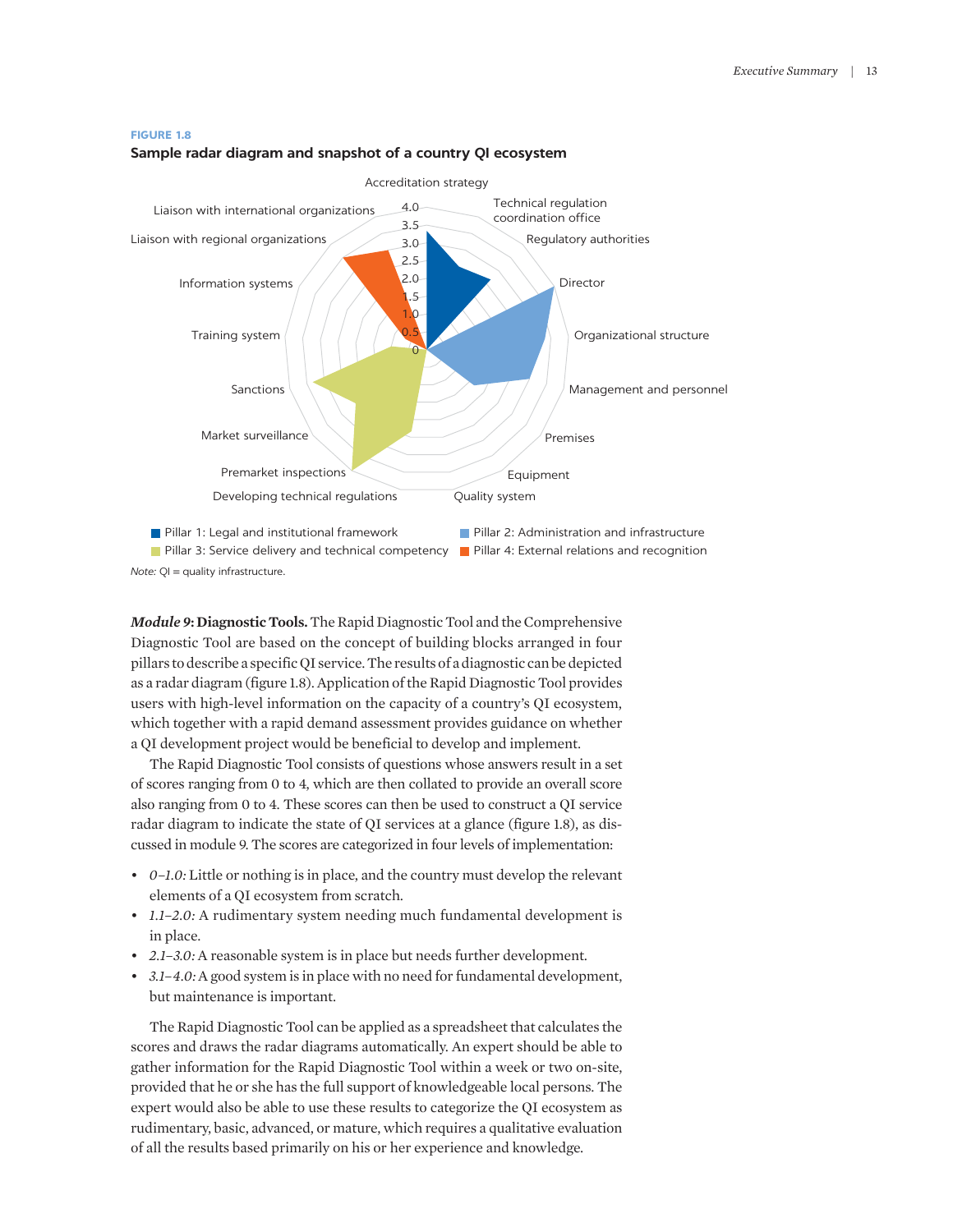Use of the Rapid Diagnostic Tool is not confined to evaluation of the QI ecosystem before any intervention is contemplated; it can also be used as a monitoring and evaluation tool to show the continued development or otherwise of the QI. In this way, policy makers and practitioners can be apprised fairly easily of progress, or the lack thereof, which can lead to appropriate action at the political level or by the recipient organization.

The Comprehensive Diagnostic Tool contains a detailed approach to evaluation of various elements of the QI. It is based on four pillars that address the QI environment, its institution and services, and its recognition (a holistic approach), as follows:

- *Pillar 1:* Legal and institutional framework
- *Pillar 2:* Administration and infrastructure
- *Pillar 3:* Service delivery and technical competence
- *Pillar 4:* External relations and recognition

Each of the four pillars is divided into a number of building blocks that must be in place for the elements of the QI ecosystem to function optimally and to comply with international good practices. Some of the building blocks of the QI ecosystem elements would be similar to each other, but there are also some significant differences, and the building-block number designating each QI ecosystem element will differ depending on individual requirements. The same information can be used to develop a radar diagram.

Module 9 fully describes how to assess each of the QI services. After an in-depth evaluation, which typically takes an expert three weeks on location, a score can be assigned to each of the building blocks and can be presented graphically as four different colors—each denoting, for example, the level of implementation or compliance. This would give a "dashboard" type of picture that policy makers and higher-level officials who may not have a detailed understanding of the QI ecosystem elements can readily understand.

*Module 10***: How to Reform: Interventions and Approaches.** This module covers three major areas:

- *The policy and legislative domain.* The starting point for effective reform of the QI ecosystem is development of a holistic government policy in the form of a national quality policy, the characteristics of which are described. Thereafter, the reform of the QI ecosystem, related legislation, and the institutional framework are discussed in detail, including information on strategies and relevant training of technical staff.
- *The QI ecosystem.* Establishing standardization for competitiveness is discussed in detail in subsections on new standards, compliance with public and private standards, global value chains, and areas policy makers could consider. Also detailed are ways to strengthen the metrology and accreditation systems and to establish and strengthen conformity assessment services. Finally, this section covers alignment of the technical regulation regime with international good practices as well as resolution of conflicts of interest within the QI ecosystem.
- *The external environment.* This section examines the positive influence that global value chains and foreign direct investment can have on the QI ecosystem. It also discusses the QI ecosystem's potential influence on innovation, which is a recognized driver of industrial development and competitiveness.